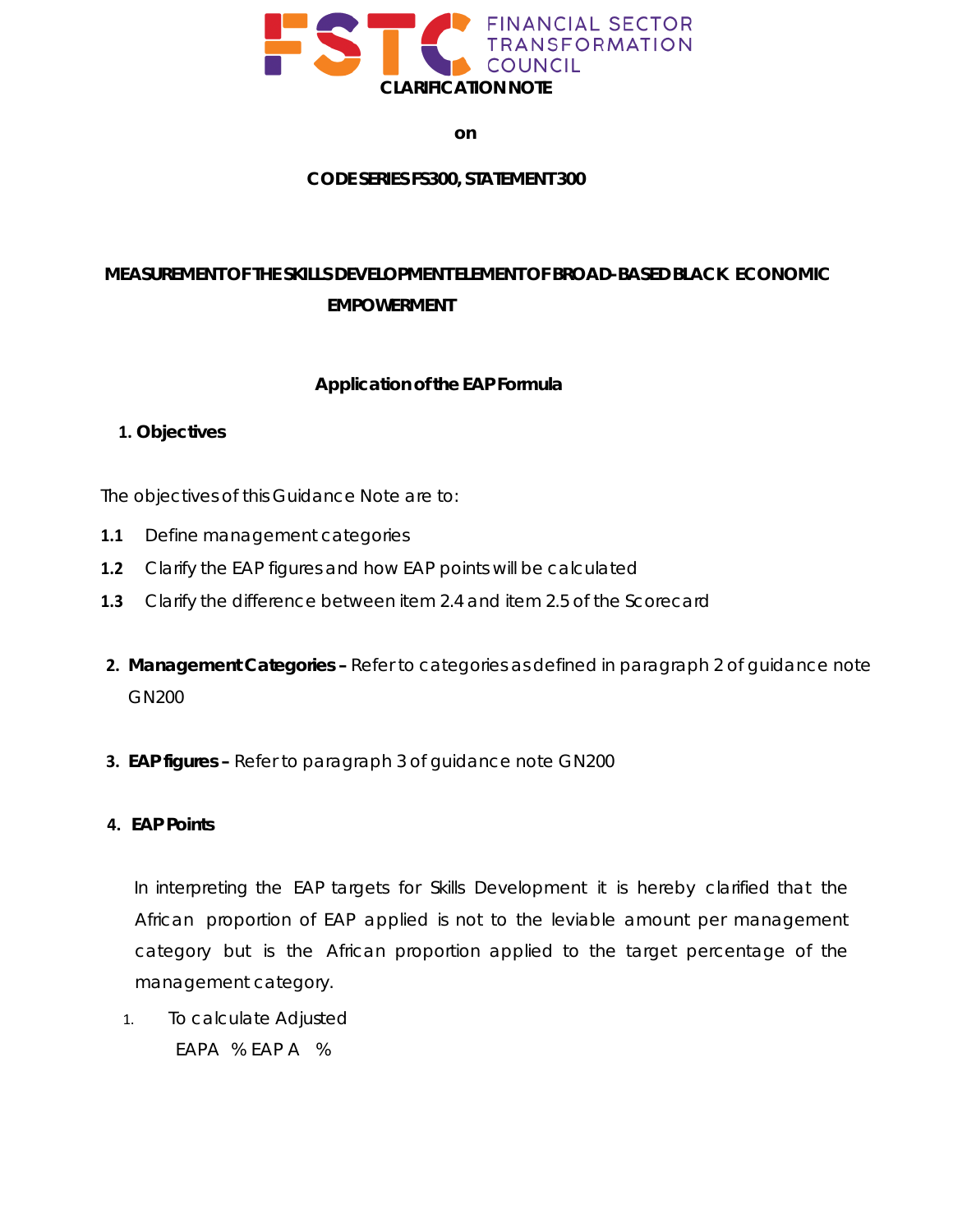---------------------- × Category Black Skills Target % = Adjusted EAP A % EAP AIC %

2. To calculate the points

achieved African Skills

Spend%

--------------------------------- × Number of points = Points

achieved Adjusted EAPA

For example, under Senior Management the EAP target will be the (78%/90.6%) of the 2% Senior Management target.

| African                |                 | African       |  |
|------------------------|-----------------|---------------|--|
| <b>Skills</b>          | Leviable Amount | <b>Skills</b> |  |
| R <sub>10</sub> 000.00 | R 1 000 000.00  | 1.00%         |  |

| African % | EAPA % | <b>EAPAIC</b><br>% | <b>Adjusted EAPA</b><br>% | <b>Available Points</b> | <b>Points Achieved</b> |
|-----------|--------|--------------------|---------------------------|-------------------------|------------------------|
| 1.00%     | 79%    | 91.0%              | 1.73%                     | 0.5                     | 0.28                   |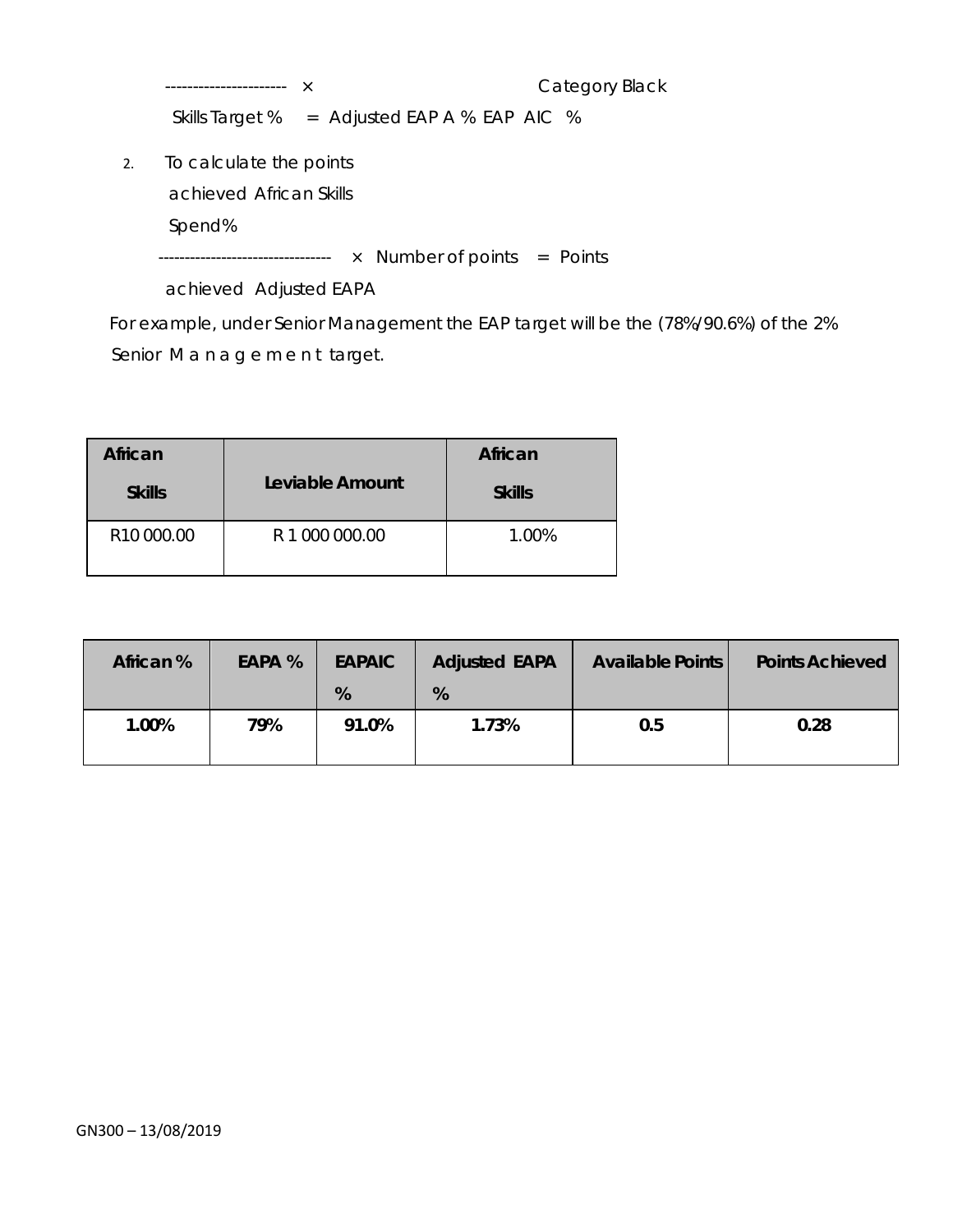## **Workings**

1. To calculate the African representation per category

R10 000 ------------------ = 1.00% R1 000 000

2. To calculate Adjusted EAPA Percentage

79%

------------------ × = 1.73% 91.0%

3. To calculate the points achieved

1.00 % ------------------ ×0.5 = 0.28 1.73 %